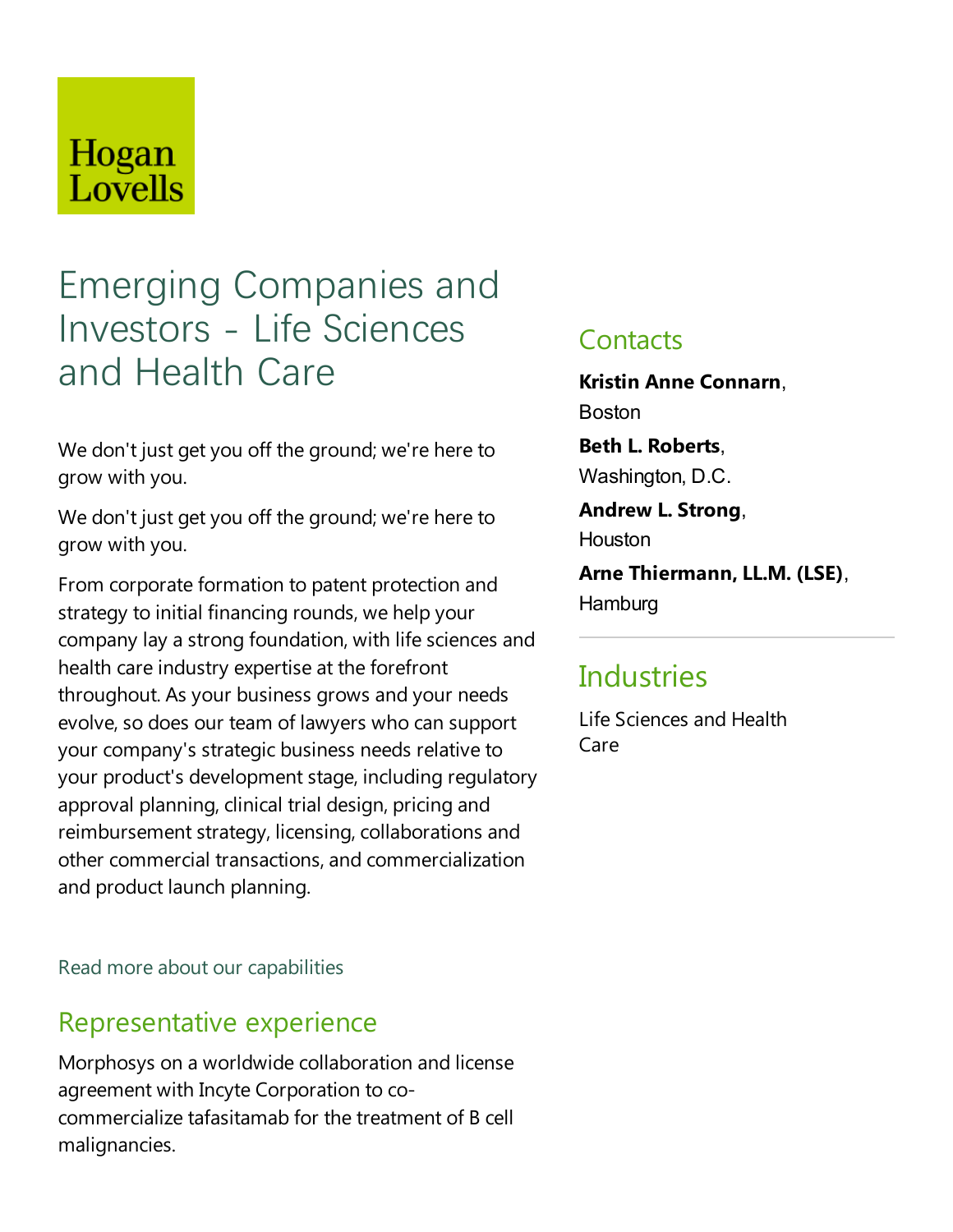Pacira Pharmaceuticals on its agreement with DePuy Synthes to jointly market and promote the use of EXPAREL™ for orthopedic procedures in the U.S.

Kite Pharma, on its investment in HifiBio's US\$67m Series C financing.

Sensors for Medicine and Science on its US\$54.1m Series D financing.

Pyxis Oncology on IP strategy, patent prosecution, and supporting IP diligence for its \$168 million IPO and \$152 million Series B financing.

Genome Medical on patent prosecution, prior art searches, and patent strategy development.

Tessera Therapeutics on its IP needs including patent prosecution, strategy,and transactional matters.

Medical device start up in obtaining clearance of a  $510(k)$  notice without clinical data for a cardiac bypass device after the FDA required PMA approval.

Heartflow in obtaining Medicare coverage and reimbursement for its new software technology.

Juno Therapeutics on its comprehensive FDA regulatory, reimbursement, and launch planning for its CAR-T therapies under development.

Leading digital health companies on data privacy matters with regard to clinical trials in the EU involving both pan-European strategic advice and detailed country-specific guidance.

Emerging biotech companies on data questions related to structuring clinical trials, informed consents, patient support programs, and specialty pharmacy arrangements.

### Latest thinking and events

#### Webinar

Antitrust for emerging companies  $-$  what you need to know

Hogan Lovells Events